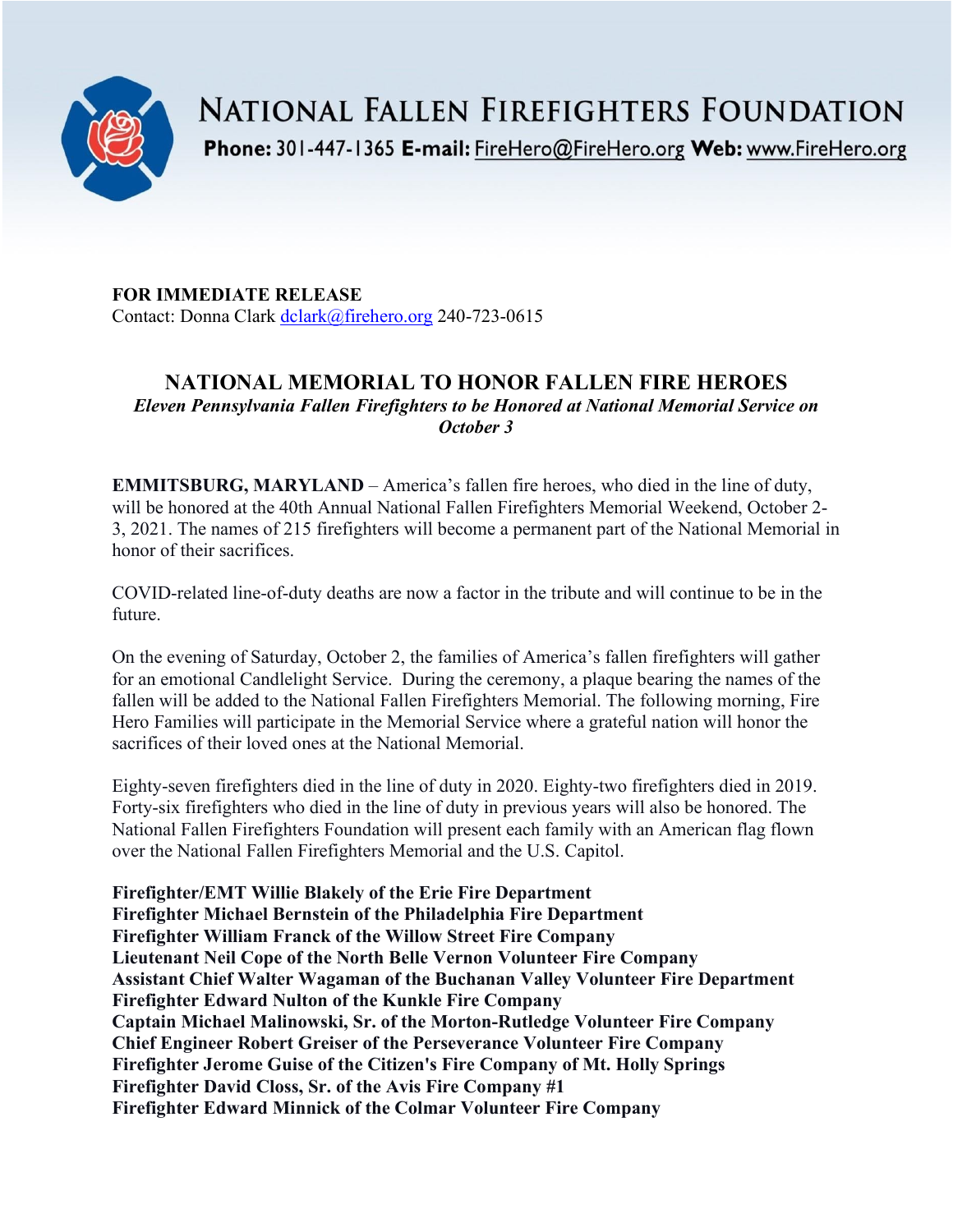Their names will be added to the National Fallen Firefighters Memorial on the Academy grounds.

#### **SCHEDULE**:

**Saturday, October 2, 2021** Candlelight Service Time: 7:00PM – 8:30PM (ET) Streaming begins at 6:30PM

### **Sunday, October 3, 2021**

National Fallen Firefighters Memorial Service Time: 10:00AM - 12:30PM (ET) Streaming begins at 9:30AM Location both days: National Fire Academy Campus, S. Seton Avenue, Emmitsburg, MD The NFFF will provide a **live satellite feed and online streaming** of Memorial Weekend services, along with video of events for downloading courtesy of VISTA Worldlink [here.](https://www.firehero.org/events/memorial-weekend/attending-memorial-weekend/ways-honor-fallen/watch-live/) We encourage media to air the two services on your websites and/or social media. For a complete list of fallen firefighters being honored, go to [www.firehero.org.](http://www.firehero.org/)

In addition, communities across the U.S. will light up landmarks in "**RED**", including buildings, bridges, fire stations, and homes as part of the [Light the Night for Fallen](https://www.firehero.org/events/memorial-weekend/about/light-night-fallen-firefighters/)  [Firefighters](https://www.firehero.org/events/memorial-weekend/about/light-night-fallen-firefighters/) program. On Sunday, the National Memorial Service begins with bells ringing across the land through our [Bells Across America for Fallen Firefighters](https://www.firehero.org/events/memorial-weekend/about/bells-across-america/participation-form/) program. For more information on how you can take part in these programs, visit [www.firehero.org.](http://www.firehero.org/)

**Chief Ron Siarnicki** (pronounced SAR-nick-ee), Executive Director, is available for interviews via Zoom. Siarnicki retired as Fire Chief from the Prince George's County Fire/EMS Department (MD) in 2001 to lead the National Fallen Firefighters Foundation. He advocated to develop the *Everyone Goes Home®* Program, designed to reduce the number of firefighter line-of-duty deaths that occur each year in the United States.

# **COVID-19 NOTICE**:

The annual weekend was cancelled in 2020 because of the COVID-19 pandemic. The video, "America's Tribute to Fallen Firefighters" was offered in its place. This year, the in-person event will be held, but will be **closed to the public**. Only Fire Hero Families will attend, along with Memorial Weekend staff and volunteers, due to ongoing COVID-related concerns. All local, state, and federal health guidelines will be strictly observed.

#### **# # # #**

# **About the National Fallen Firefighters Foundation**

Congress created the National Fallen Firefighters Foundation to lead a nationwide effort to honor America's fallen firefighters. Since 1992, the non-profit Foundation has developed and expanded programs that fulfill that mandate. Our mission is to honor and remember America's fallen fire